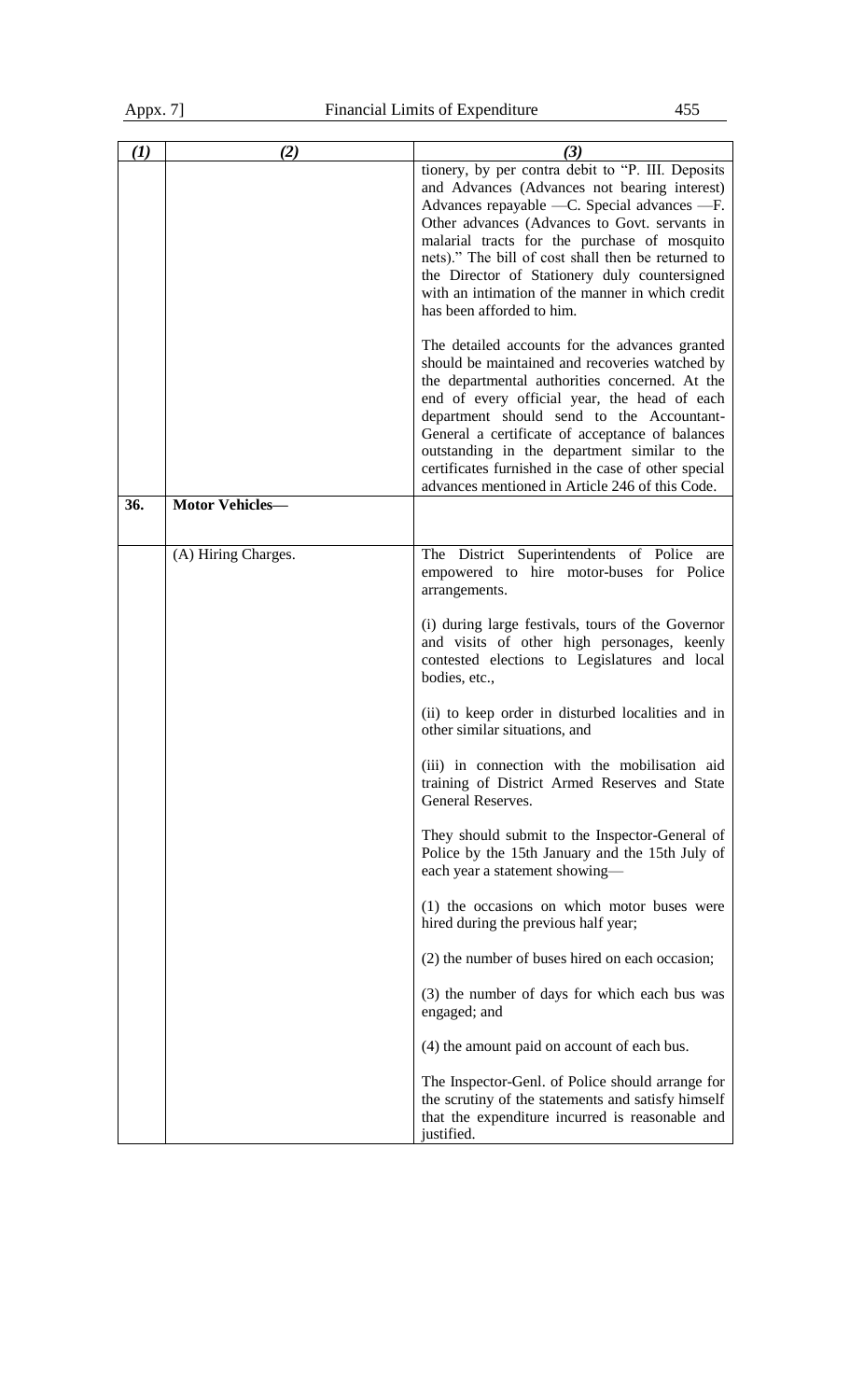## 456 ANDHRA PRADESH FINANCIAL CODE

| (1) | (2)                                                                                                                                                                                           | (3)                                                                                                                                                                                                                                                                                                                                                                                                                                                                                                                                                                                                                                  |
|-----|-----------------------------------------------------------------------------------------------------------------------------------------------------------------------------------------------|--------------------------------------------------------------------------------------------------------------------------------------------------------------------------------------------------------------------------------------------------------------------------------------------------------------------------------------------------------------------------------------------------------------------------------------------------------------------------------------------------------------------------------------------------------------------------------------------------------------------------------------|
|     |                                                                                                                                                                                               | Superintending Engineers of Operation<br>and<br>the Executive Engineer<br>Systems<br>(Electricity) Vijayawada,<br>sanction<br>may<br>incidental expenditure upto a limit of Rs.<br>500/- on hiring of private lorries when Govt.<br>lorries are not readily available for attending<br>to emergent repair works in times of<br>breakdowns and failure of supply.                                                                                                                                                                                                                                                                     |
|     |                                                                                                                                                                                               | The Chief Engineer (Electricity) should<br>submit to the Government at the beginning<br>of every half year a report showing the<br>number of occasions in which this was<br>exercised during the previous half-year and<br>the expenditure incurred on each occasion<br>with other relevant particulars.                                                                                                                                                                                                                                                                                                                             |
|     |                                                                                                                                                                                               | The authorities noted below may sanction<br>incidental expenditure on hiring of private<br>lorries when Government lorries are not<br>readily available for attending to the work of<br>an emergent nature to the extent of limit<br>noted against them.                                                                                                                                                                                                                                                                                                                                                                             |
|     | <b>Authority</b>                                                                                                                                                                              | <b>Extent of delegation</b>                                                                                                                                                                                                                                                                                                                                                                                                                                                                                                                                                                                                          |
|     | (a) Director of Animal<br>Husbandry.                                                                                                                                                          | Upto a limit of Rs. 1,000/-.                                                                                                                                                                                                                                                                                                                                                                                                                                                                                                                                                                                                         |
|     | (b) All Deputy Directors and<br>other officers of similar<br>rank.                                                                                                                            | Upto a limit of Rs. 500/-.                                                                                                                                                                                                                                                                                                                                                                                                                                                                                                                                                                                                           |
|     | (c) All Regl. Asst. Directors,<br>Sheep and Goat Devlpt.<br>Officers, Special Officers<br>incharge, Livestock Farms<br>and Poultry Devlpt. Officer<br>and other Officers.<br>of similar rank. | Upto a limit of Rs. $150/-$ .<br>[Memo.No.32786/585/Accts./69-7, Dt. 9-1-1974]                                                                                                                                                                                                                                                                                                                                                                                                                                                                                                                                                       |
| (B) | Maintenance and upkeep of Motor<br>Cars.                                                                                                                                                      | The charges for the maintenance and upkeep<br>of a motor car supplied by the Govt. for the<br>use of a person holding an office (other than<br>the Head of the State) should be met in the<br>manner laid down by the Govt. to meet the<br>cost of special re- pairs in each case. Usually<br>the Govt. meet the cost of special repairs,<br>such as the replacement of worn-out or<br>broken parts, and the person using the car<br>to meet all the ordinary running<br>has<br>expenses, such as the wages of driver and<br>cleaner, if any, insurance charges, if any, and<br>the cost of petrol, oil and the renewal of<br>tyres. |